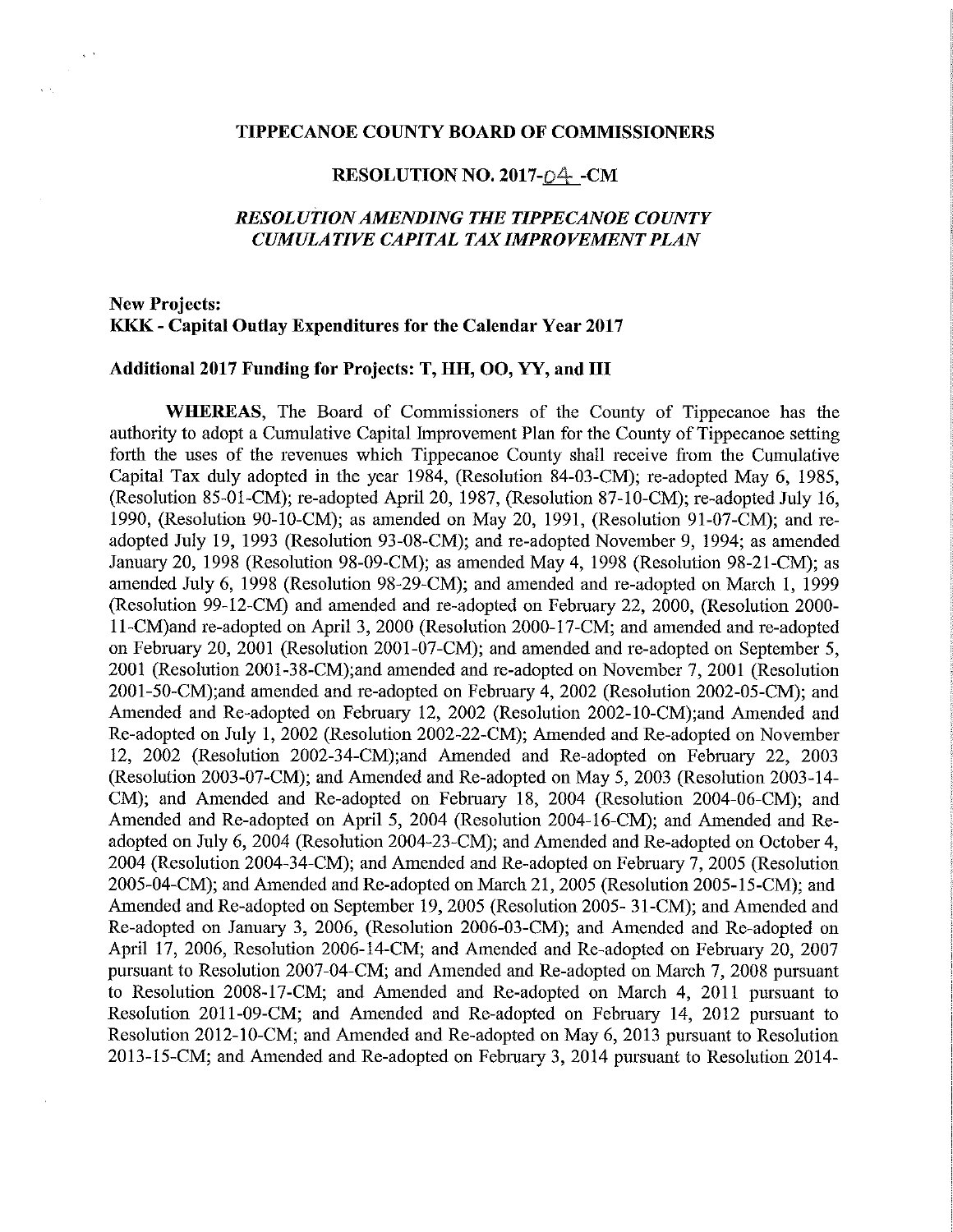06—CM; and Amended and Re-adopted on January 5, 2015, pursuant to Resolution 2015-05-CM; and Amended and Re~adopted on January 4, 2016, pursuant to Resolution 2016—04—CM.

WHEREAS, the Board of Commissioners desires to amend the Cumulative Capital Tax Improvement Plan to add <sup>a</sup> new Project KKK to provide funding from the Cumulative Capital Tax for Capital Outlay Expenditures for the Calendar Year 2017; and

WHEREAS, The Board of Commissioners desires to authorize additional funding in 2015 for existing Projects T Capital Outlay - Information Services Computer Hardware & Software; HH - Grant Contingency Funds; 00 - copier leases; YY - repairs, maintenance and improvements of County facilities, including Tippecanoe County Office Building, Courthouse, and 629 North Sixth Street; and  $III$  - Capital Repair and Renovation of 111 N. 4<sup>th</sup> Street;

NOW THEREFORE BE IT RESOLVED, that after due consideration The Board of Commissioners of the County of Tippecanoe hereby amends the Cumulative Capital Improvement Plan to add to the plan a New Project KKK - Capital Outlay Expenditures for the Calendar Year 2017, reading as follows:

## PROJECT—KKK—CAPITAL OUTLAY EXPENDITURES FOR THE CALENDAR YEAR 2017

1. Identification and General Description.

 $\propto$   $^{-1}$ 

The Board of Commissioners of Tippecanoe County and the Tippecanoe County Council have determined that it would be beneficial and cost efficient for the items of capital expenditures for the various departments and offices of Tippecanoe County set forth on Exhibit 1, attached hereto and made <sup>a</sup> part hereof, totaling \$1,174,654;

Only those items listed herein as itemized capital expenditures for the various offices and departments and as adopted in the budget as approved by the Tippecanoe County Council in the State of Indiana will be purchased by the Board of Commissioners of the County of Tippecanoe. No transfer from one account to another account will be made by the Board of Commissioners without the formal approval of the Tippecanoe County Council.

- 2. Estimated Total Project Cost: The estimated total costs for the project is \$1,174,654.
- 3. Identification of All Sources of Funds for Project.

All funds for the project will be expended from the Tippecanoe County Cumulative Capital Fund or General Fund or a combination of both.

BE IT FURTHER RESOLVED, that after due consideration, the Board of Commissioners hereby confirms its findings that the development and implementation of the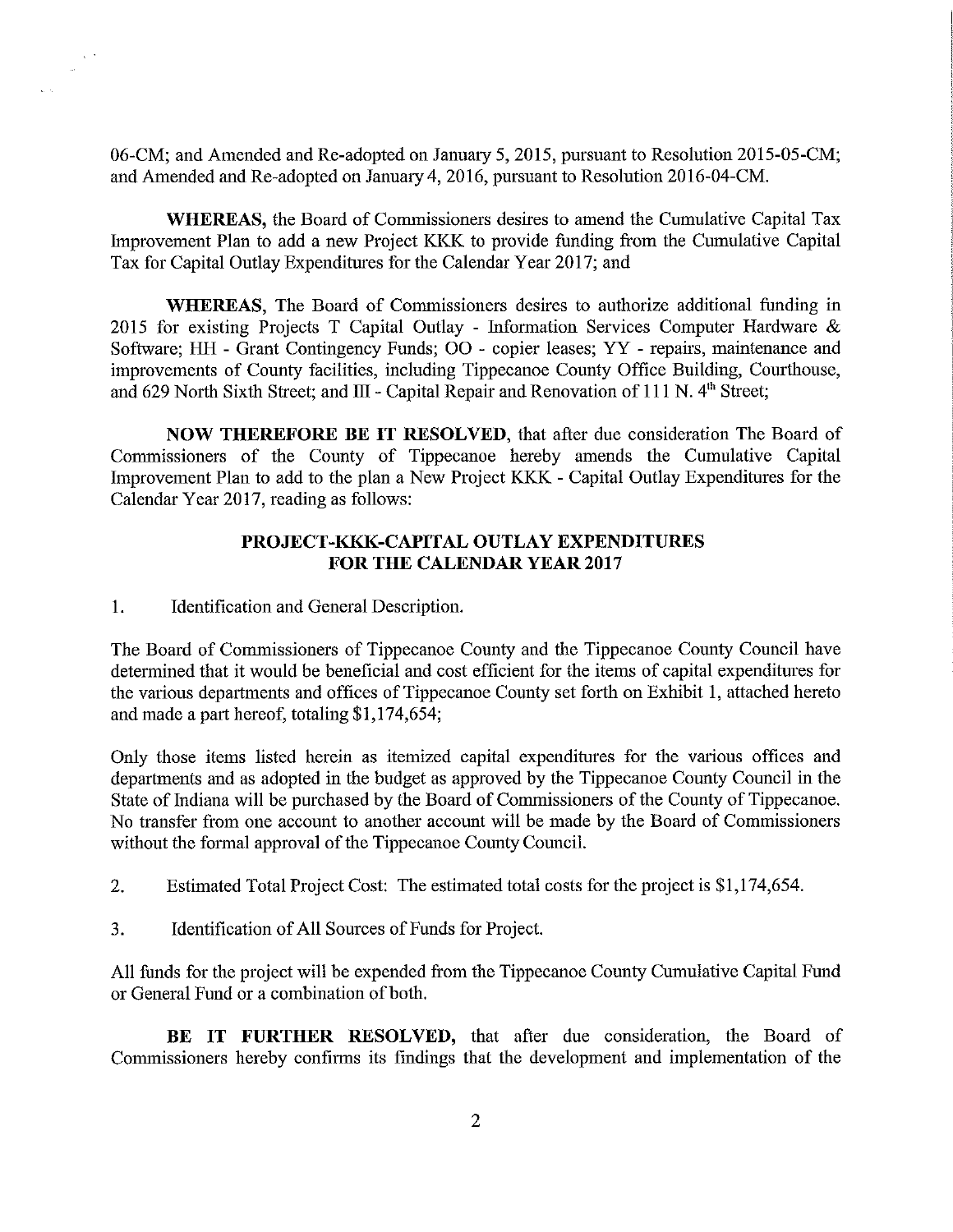following previously established Projects be and the same are hereby approved and that additional finding foreach such Project be provided in the year 2017 in the following amounts:

| Name                                                                                        | <b>Project Number</b> | Amount    |  |
|---------------------------------------------------------------------------------------------|-----------------------|-----------|--|
| <b>Copier Leases</b>                                                                        | O <sub>O</sub>        | \$150,000 |  |
| <b>Grant Contingency</b>                                                                    | HH                    | 5,000     |  |
| Capital Outlay - Information<br>Services Computer Hardware &<br>Software                    | T                     | 104,000   |  |
| Annual Building Repair $\&$<br>Maintenance Funds: TCOB,<br>Courthouse & 629 N. $6th$ Street | YY                    | 395,500   |  |
| Repairs and Renovation of<br>County Property at 111 N. 4 <sup>th</sup><br><b>Street</b>     | Ш                     | 100,000   |  |

BE IT FURTHER RESOLVED that the ongoing and completed projects comprising the Cumulative Capital Improvement Plan as so amended be summarized as follows:

# **SUMMARY**

PROJECT A - COUNTY EXTENSION BUILDING

PROJECT B — TIPPECANOE VILLA

 $\sim$  $\Delta\omega$ 

 $\sim$ 

 $\ddot{\phantom{a}}$ 

PROJECT C - COURT HOUSE RESTORATION

PROJECT D - FAIRGROUND IMPROVEMENTS

PROJECT E — TIPPECANOE COUNTY OFFICE BUILDING RENOVATION

PROJECT F — 629 OFFICE BUILDING

PROJECT G — BUILDING AND MAINTENANCE FUNDS FOR 1998

PROJECT H - CAPITAL OUTLAY EXPENDITURES FOR 1998

PROJECT I - EMERGENCY MANAGEMENT CAPITAL EXPENDITURES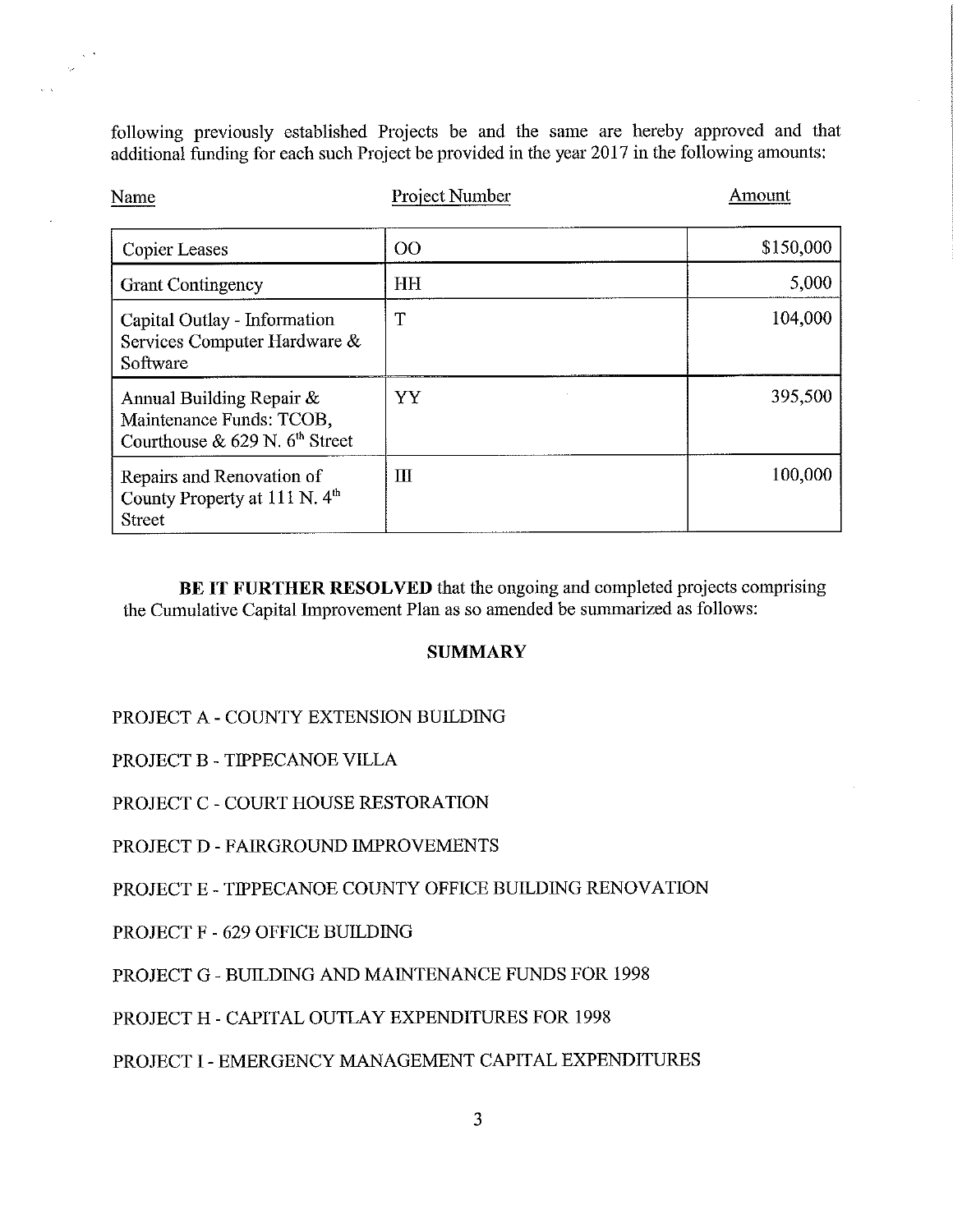## PROJECT J— COMMUNITY CORRECTIONS WORK RELEASE FACILITY

PROJECT K - CAPITAL OUTLAY EXPENDITURES FOR 1999

PROJECT L - TIPPECANOE COUNTY SHERIFF'S DEPARTMENT VEHICLE **ACQUISITIONS** 

PROJECT M - CAPITAL OUTLAY EXPENDITURES FOR 2000

PROJECT N — BUILDING AND MAINTENANCE FUNDS FOR 2000

PROJECT 0 —CORONER'S MORGUE FACILITIES

 $\sim$   $^{\circ}$ 

PROJECT P -TIPPECANOE SUPERIOR COURT NO. 6

PROJECT Q - JAIL ADDITION FEASIBILITY STUDY

PROJECT R - BUILDING AND MAINTENANCE FUNDS FOR 2001

PROJECT S — CAPITAL OUTLAY EXPENDITURES FOR 2001

PROJECT T - CAPITAL OUTLAY FOR INFORMATION SERVICES COMPUTER AND HARDWARE AND SOFTWARE

PROJECT U — PARKING GARAGE MAINTENANCE FUNDS

PROJECT V - COURTHOUSE SECURITY CAPITAL EXPENDITURES

PROJECT W — VOTING MACHINES

PROJECT X - CAPITAL OUTLAY EXPENDITURES FOR 2002

PROJECT AA — BUILDING AND MAINTENANCE FUNDS FOR 2002

PROJECT BB — NEW FILING SYSTEM FOR SUPERIOR COURT 5

PROJECT CC - REMODELING AND FURNISHING OF OFFICES IN TCOB AND 629 BUILDING

PROJECT DD — 779 CORDALE ROAD SHERIFF'S STORAGE FACILITY

PROJECT EE — REPAIR AND REPLACEMENT OF TCOB AND COURTHOUSE AIR CONDITIONING EQUIPMENT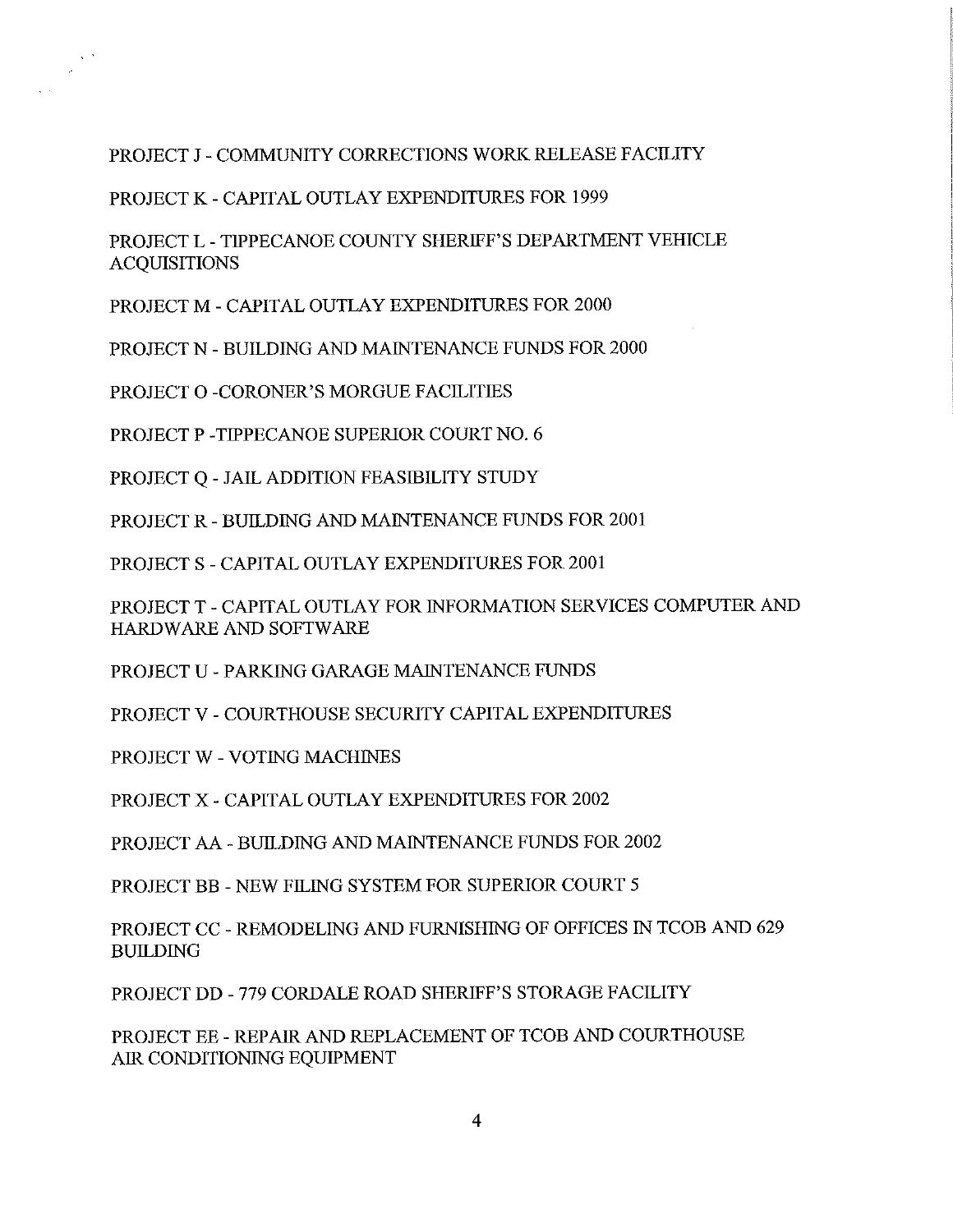PROJECT FF - REPAIR AND REPLACEMENT OF TIPPECANOE SUPERIOR COURT IV SOUND RECORDING SYSTEM

PROJECT GG - CAPITAL OUTLAY EXPENDITURES FOR CALENDAR YEAR 2003

PROJECT HH - GRANT CONTINGENCY FUND;

 $\sim$   $^{-3}$ 

PROJECT II - SPECIAL REPAIR, MAINTENANCE AND CONSTRUCTION OF INTERIOR IMPROVEMENTS IN COUNTY BUILDINGS

PROJECT JJ - MITS SYSTEM HARDWARE ACQUISITION, ADMINISTRATION AND OPERATION.

PROJECT KK - 2003 TCOB, COURTHOUSE AND 629 BUILDING — BUILDING AND MAINTENANCE FUNDS

PROJECT LL - CLERKS MAILROOM EQUIPMENT

PROJECT MM — LEONA BRIER ENVIRONMENTAL EDUCATION CENTER ROOF REPLACEMENT

PROJECT NN — FIRING RANGE

PROJECT OO - COPIER LEASES

PROJECT PP — CAPITAL OUTLAY EXPENDITURES FOR CALENDAR YEAR 2004

PROJECT QQ — CAPITAL OUTLAY EXPENDITURES FOR CALENDAR YEAR 2005

PROJECT RR <sup>~</sup> ROSS CAMP CLASSROOM ROOF

PROJECT SS - COUNTY WEBSITE PROJECT

PROJECT TT - COMPUTER NETWORK INFRASTRUCTURE WIRING PROJECT

PROJECT UU - TIPPECANOE COUNTY JAIL HVAC REPAIRS

PROJECT VV - ANNUAL MAINTENANCE OF EMERGENCY MANAGEMENT **EQUIPMENT** 

PROJECT WW — CAPITAL OUTLAY EXPENDITURES FOR CALENDAR YEAR 2006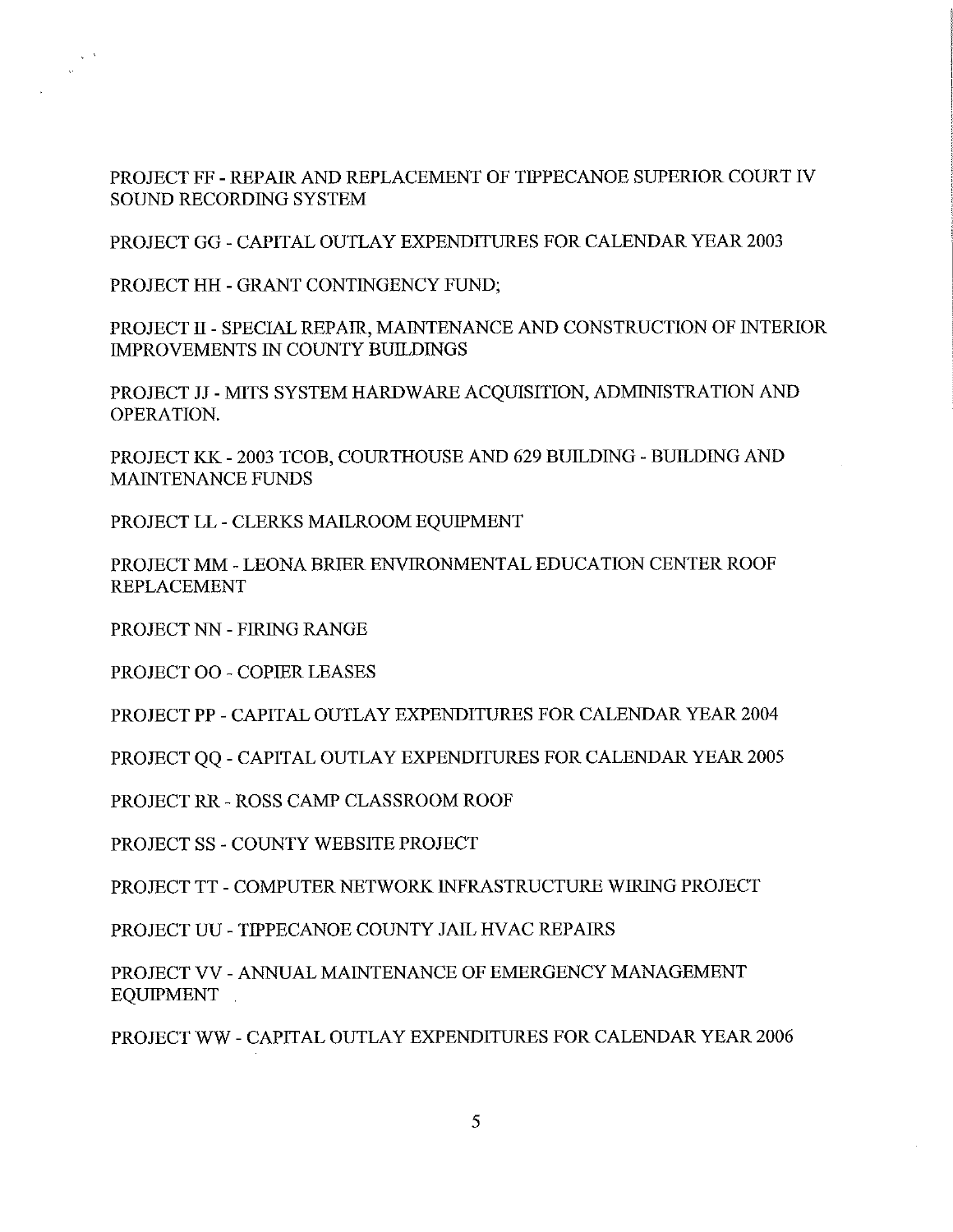## PROJECT XX — CAPITAL OUTLAY EXPENDITURES FOR CALENDAR YEAR 2007

 $\chi$   $^{-1}$ 

PROJECT YY - ANNUAL TCOB, COURTHOUSE AND 629 BUILDING - BUILDING AND MAINTENANCE FUNDS

PROJECT AAA — CAPITAL OUTLAY EXPENDITURES FOR CALENDAR YEAR 2008

PROJECT BBB - CAPITAL OUTLAY EXPENDITURES FOR CALENDAR YEAR 2009

PROJECT CCC - CAPITAL OUTLAY EXPENDITURES FOR CALENDAR YEAR 2010

PROJECT DDD - CAPITAL OUTLAY EXPENDITURES FOR CALENDAR YEAR 2011

PROJECT EEE - CAPITAL OUTLAY EXPENDITURES FOR CALENDAR YEAR 2012

PROJECT FFF - CAPITAL OUTLAY EXPENDITURES FOR CALENDAR YEAR 2013

PROJECT GGG - CAPITAL OUTLAY EXPENDITURES FOR CALENDAR YEAR 2014

PROJECT HHH — CAPITAL OUTLAY EXPENDITURES FOR CALENDAR YEAR 2015

PROJECT III - REPAIR AND RENOVATION OF 111 N. 4TH STREET PROJECT JJJ - CAPITAL OUTLAY EXPENDITURES FOR CALENDAR YEAR 2016. PROJECT KKK - CAPITAL OUTLAY EXPENDITURES FOR CALENDAR YEAR 2017.

Presented to the Board of Commissioners of Tippecanoe County, Indiana, and adopted this  $\frac{17}{10}$  day of <u>January</u>, 2017.

> BOARD OF COMMISSIONERS OF**TIPPECANOE COUNTY**

Tracy Brown

Thomas Murtaugh

David Byers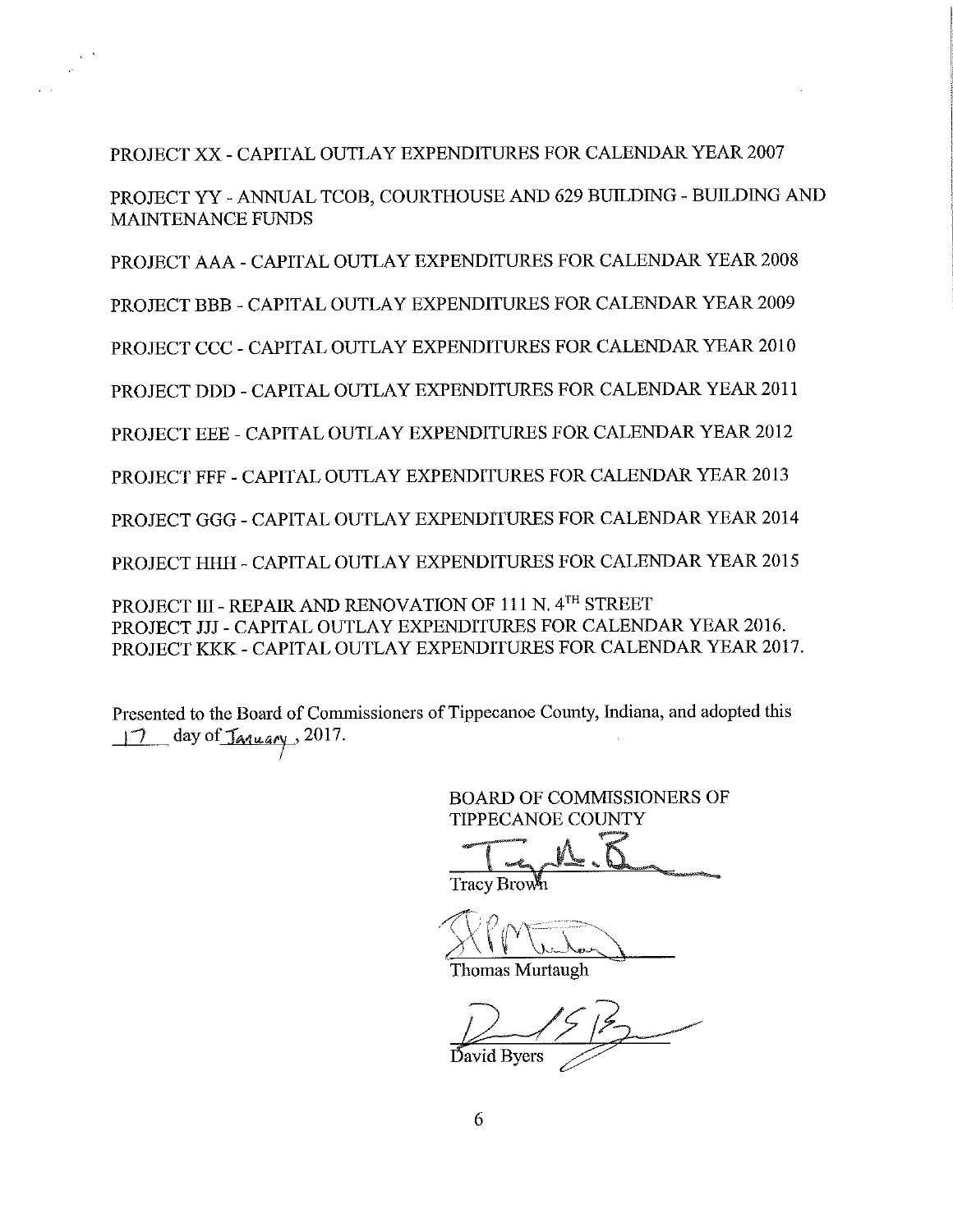ATTEST:  $\gamma$  $\mathcal{A}$  $M_{\rm{max}}$  quenti

Robert Plantenga, Auditor(6f Tippecanoe County

 $\mathbf{v}$ 

 $\sim$